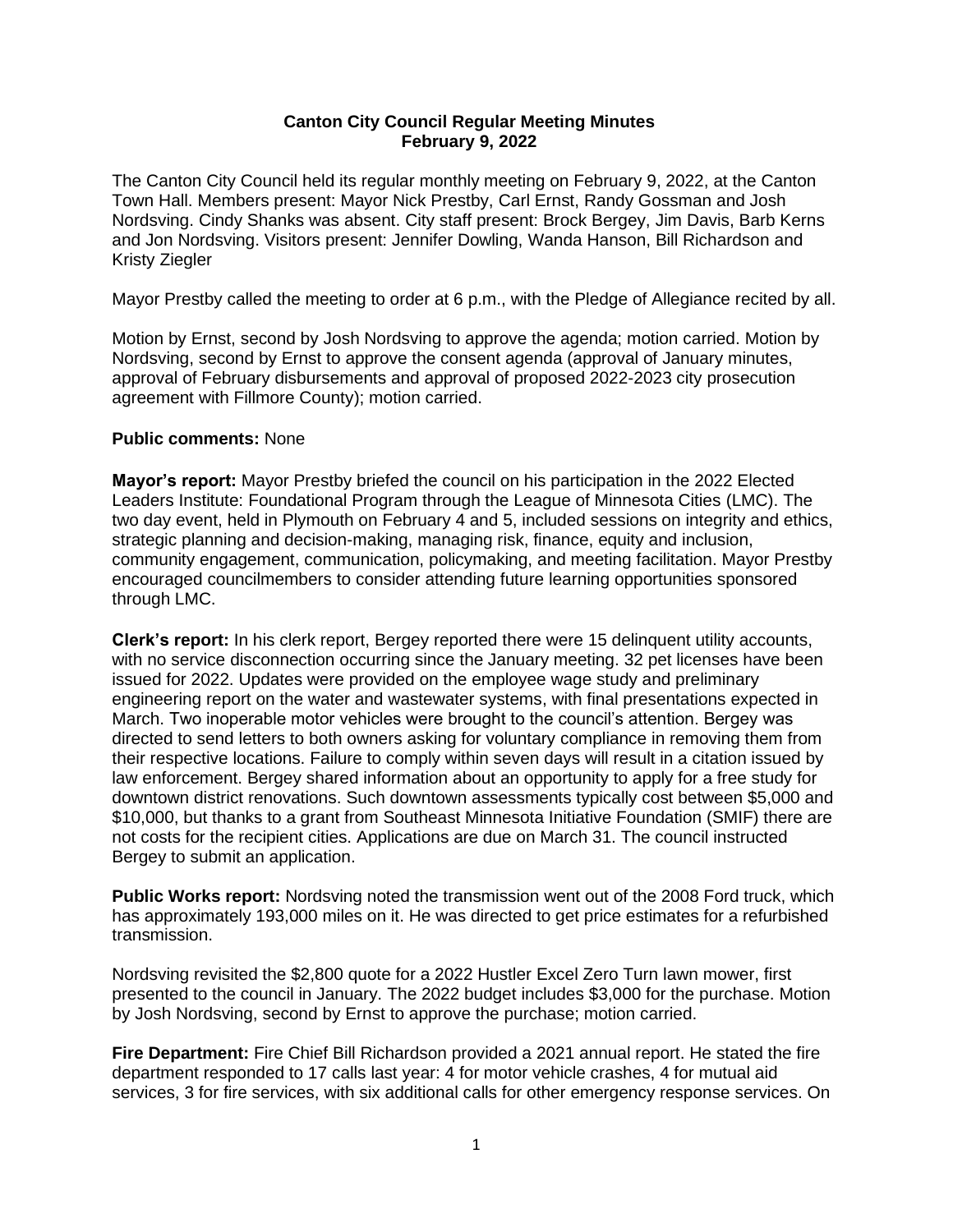behalf of the 20-member department, Chief Richardson expressed gratitude to the community for its generous financial support in 2021.

# **Police:** None

**Planning Commission:** Zoning Administrator Josh Nordsving stated his intent to have the council review and make needed updates to the City's zoning ordinances in the coming months.

# **Unfinished business:**

Motion by Ernst, second by Josh Nordsving to approve Resolution 2022-04 to place conditions on the public sale of the former school property, set to be auctioned off by Fillmore County on March 1, 2022, for \$1.00 from tax forfeiture; motion carried. The resolution will be shared with the Fillmore County Board of Commissioners.

Mayor Prestby encouraged the council to prepare a victim impact statement to present at the court sentencing for former city clerk/treasurer Lolly Melander on March 7, 2022. This is the council's opportunity to address Ms. Melander and inform the court as to how her actions have impacted the City of Canton. Mayor Prestby offered to take lead on preparing the statement on behalf of the citizens of Canton.

Motion by Ernst, second by Gossman to amend the animal ordinance to allow for the permitting of up to six hen chickens on a residential property; motion carried. It was stress that an annual permit is required, which includes an acknowledgment form that must be signed by all adjoining property owners.

### **New business:**

Motion by Josh Nordsving, second by Gossman to redeem the Mitson Fund CD (\$21,592.14 balance on December 31, 2022), with the funds transferred into the Mitson Fund checking account for future improvements to the facility.

Motion by Gossman, second by Josh Nordsving to grant a partial release of mortgage for the Galligan Estate; motion carried.

Bergey presented the 2021 internal financial report. Cash balances, for year ended December 31, came in at \$318,868, with reserve fund balances totaling \$313,907. General Fund expenditures totaled \$264,459, with revenues totaling \$314,150 last year. The nearly \$50,000 gain includes Canton's American Rescue Plan Act funds. The Water Fund experienced a more than \$15,000 loss in 2021, with the unexpected \$30,000 in repairs to Well #1 accounting for the budget shortfall. In order to cover the costs, Bergey noted all Water Fund reserves were depleted last year. On paper, the news was better for the Sewer Fund, with a \$10,500 gain reported in 2021; however, last year, there was no bond payment issued due to a refinancing note. Had there been a bond payment due in 2021, Bergey stated the Sewer Fund would have shown a loss of approximately \$10,000. The complete 2021 financial report is available on the City's website.

The council approved a logo and slogan to help brand Canton as "Southeast Minnesota's First Stop." The blue and green design plays off of the City's geographic location, as the first incorporated Minnesota city on the busy U.S. 52 corridor.